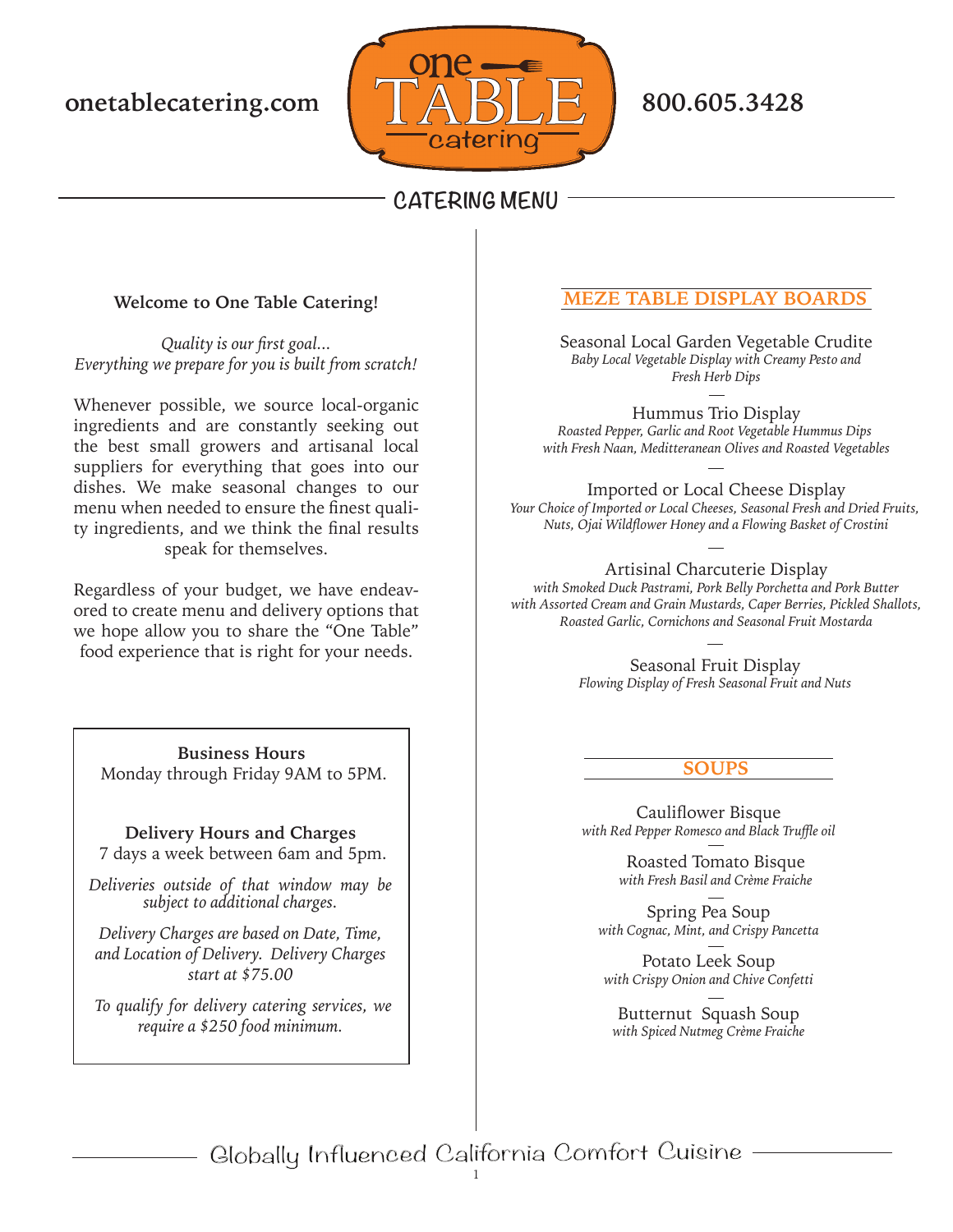

Lobster Fennel Salad *Butter Poached Lobster, Fennel, Ojai pixies and Vanilla Bean-Champaign vinaigrette*

Caprese Salad *Fresh Handmade Mozzarella, Heirloom Tomatoes and Basil, lightly dressed with a local olive oil vinaigrette*

Traditional Wedge Salad *with Heirloom Tomatoes, Creamy Roquefort Dressing and Crispy Bacon*

> Traditional Caesar Salad *with Aged Parmesan and Toasted Anchovy Crostini*

Mediterranean Salad *with Butter Lettuce, Supremed Oranges, Candied Walnuts, Black Olives and Citrus Shallot Vinaigrette*

Poached Pear Salad *with Baby Greens, Port Wine Vinaigrette, Candied Pecans and Panko Crusted Point Rey Blue Cheese*

Roasted Beet Salad *with Baby Spinach, Fried Goat Cheese and a Citrus Walnut Vinaigrette*

> Roasted Mexican Corn Salad *with Red Peppers, Black Beans and Chives*

Mexican Caesar *with Crispy Tortilla Strips, Roasted Pepitas and Roasted Pasilla Cilantro Dressing*

Cilantro Cabbage Leek Salad *with MeyerLemon and Roasted Onion Vinaigrette*

Roasted Vegetable Salad *with Goat Cheese, Kalamata Olives and Honey-Herb Vinaigrette*

Campari Tomato Salad *with Feta, Fresh Basil and Sherry Balsamic Herbed Vinaigrette*

Farro Salad *with Farro, Fresh Arugula, Cucombers, Peppers, Feta and an Herbs de Provance Vinaigrette*

## **SALADS SANDWICHES**

All meats are seasoned and prepared in house... *Along with all roasted vegetables and dressings. Breads are sources from local artisanal bakers.*

Olive Oil Poached Tuna Sandwich *with Shaved Fennel, shallots, Lemon Confit and Lemon Aioli*

BBQ Chicken Breast Sandwich *with Bacon, Aged Cheddar, Roasted Jalepeno and BBQ Sauce*

Pesto Chicken Breast Sandwich *with Roasted Peppers, Fontina Cheese, Arugula and Fresh Pesto Aioli*

Spanish Style Chicken Breast Bocadillo *with Roasted Red Peppers, Manchego Cheese and Chipotle Aioli*

Smoked Tri-Tip Sandwich *with Roasted Pasilla Chilis, Asiago Cheese and Chipotle Aioli*

Truffled Italian Sandwich *with Arugula, Roasted Mushrooms, Fontina Cheese,Prosciutto, Capicola, Genoa and White Truffle Oil*

Heirloom Caprese Sandwich *with Fresh Handmade Mozzarella, Heirloom Tomatoes,Fresh Basil and an Aged Balsamic Reduction*

> Roasted Vegetable Sandwich *with Grilled Portabello, Peppers and Goat Cheese*

Roasted Chicken Club *with Bacon, Avocado, Arugula and Charred Leek Aioli*

Sicilian Tuna Sandwich *On Baguette with Shallots, Pernod, Cultured Butter and Micro Mixed Greens*

Porchetta Sandwich *with Crispy Shallots, Almond -Caper Gremolata and Lemon Aioli*

> Spanish Style Tri-Tip Bocadillo *with Smoked Tri-Tip and fresh Salsa Verde*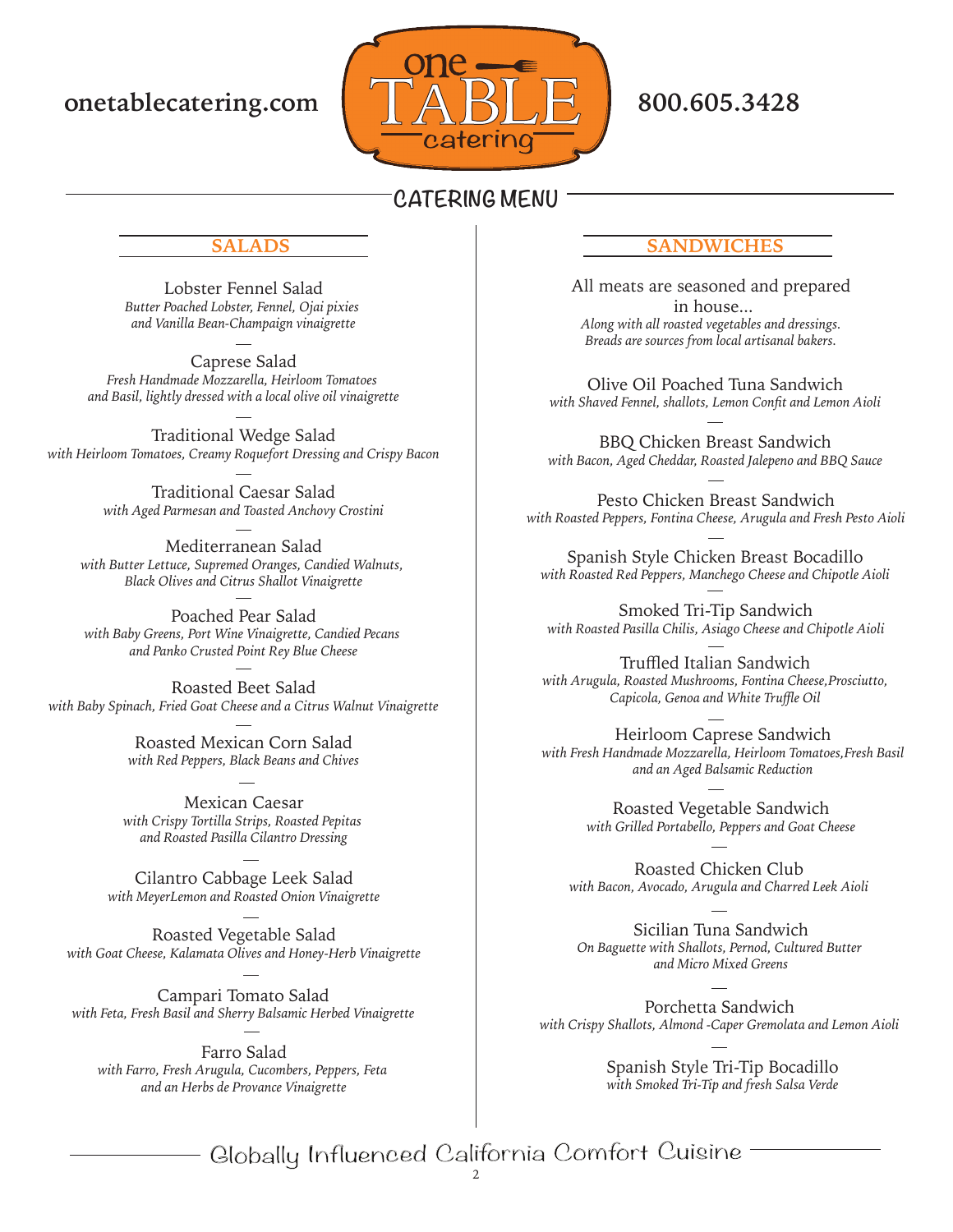

### **SIDES**

Truffle Mac and Cheese *Gemelli Pasta in Tallagio-Fontina Cream Sauce with Cognac Reduction and White Truffle Oil*

Roasted Brussel Sprouts *Marinated Brussel Sprouts Roasted and Tossed in a Tamari-Brown Sugar Glaze*

Chipotle Jalepeno Roasted Sweet Potatoes *Smashed wih Chipotle Jalepeno Cream*

Fire Roasted Lime-Crema Corn *Fire Roasted Corn in a Light Cream and Lime Zest*

Ginger-Lemongrass Potato Salad *Red Potatoes with Fress Lemon Grass, Ginger and Yogurt Cream*

Roasted Garlic Cheese Toast *Toasted Rustic Bread with Roasted Garlic Butter, Melted Cheese and Chives*

Spanish Tomato Bread *Toasted Rustic Bread with Crushed Fresh Tomatues and Olive Oil*

Rosemary-Sea Salt Potato Chips *Russet Potato Chips with Fresh Rosemary and Sea Salt*

Pan Roasted Mushrooms *with Garlic, Fresh Thyme and Black Truffle Oil*

Parsnip-Potato Puree *with Celery Root and Horseradish Cream*

Roasted Vegetable Gratin *Roasted Root Vegetables with Heirloom Tomatoes and Goat Cheese*

> Roasted Cauliflower Gratin *with Curried Horseradish Cream and Fontina Cheese*

Roasted Patatas Bravas *Roasted Olive Oil Tossed Potatoes with a Smoked Tomato Sauce*

## **APPETIZERS**

Tomato and Mozzarella Caprese Skewer *in Parmesan Rimmed Pesto Martini Glass*

> Brussel Sprout Chips *with Meyer Lemon Aioli*

Roasted Curried Fingerling Potato *with Lavender Creme Fraiche*

Roasted Grey Salt Crusted Fingerling Potato *with Charred Leek Aioli*

Roasted Bacon Wrapped Fingerling Potato *Filled with White Cheddar Foam and Chives*

Smoked Salmon Filled Potato Cone *with Dill Crème Fraîche or Caper-Shallot Tapenade*

Grilled Shrimp Cocktail *Smoked and Served in a Cilantro-Lime Avocado Shooter*

Crispy Prosciutto Wrapped Asparagus Clusters *with Smoked Red Pepper Hollandaise*

> Smoked Grilled Beef Satay *with Cilantro Caper Salsa Verde*

Grilled Soy Glazed Quail Breast Satay *with Sriracha Peanut Sauce*

Root Vegetable Mini Latkes *with Pear-Apple Compote and Lavender Creme Fraiche*

Smoked Sweet and Spicy Chicken Drumettes *with Curry Ginger Sauce*

> Miniature Sweet Crab Cakes *with Creamy Caper-Dill Aioli*

Bacon Wrapped Stuffed Dates *stuffed with Marcona almond and Blue Cheese and accompanied by Black Garlic-Honey Glaze*

Mint Gremolata Lamb Lollipop *with Meyer Lemon Yogurt Sauce*

Mini Tuna Crudo Tostadita *with Avocado and Piquillo Peppers on Fried Taro Root*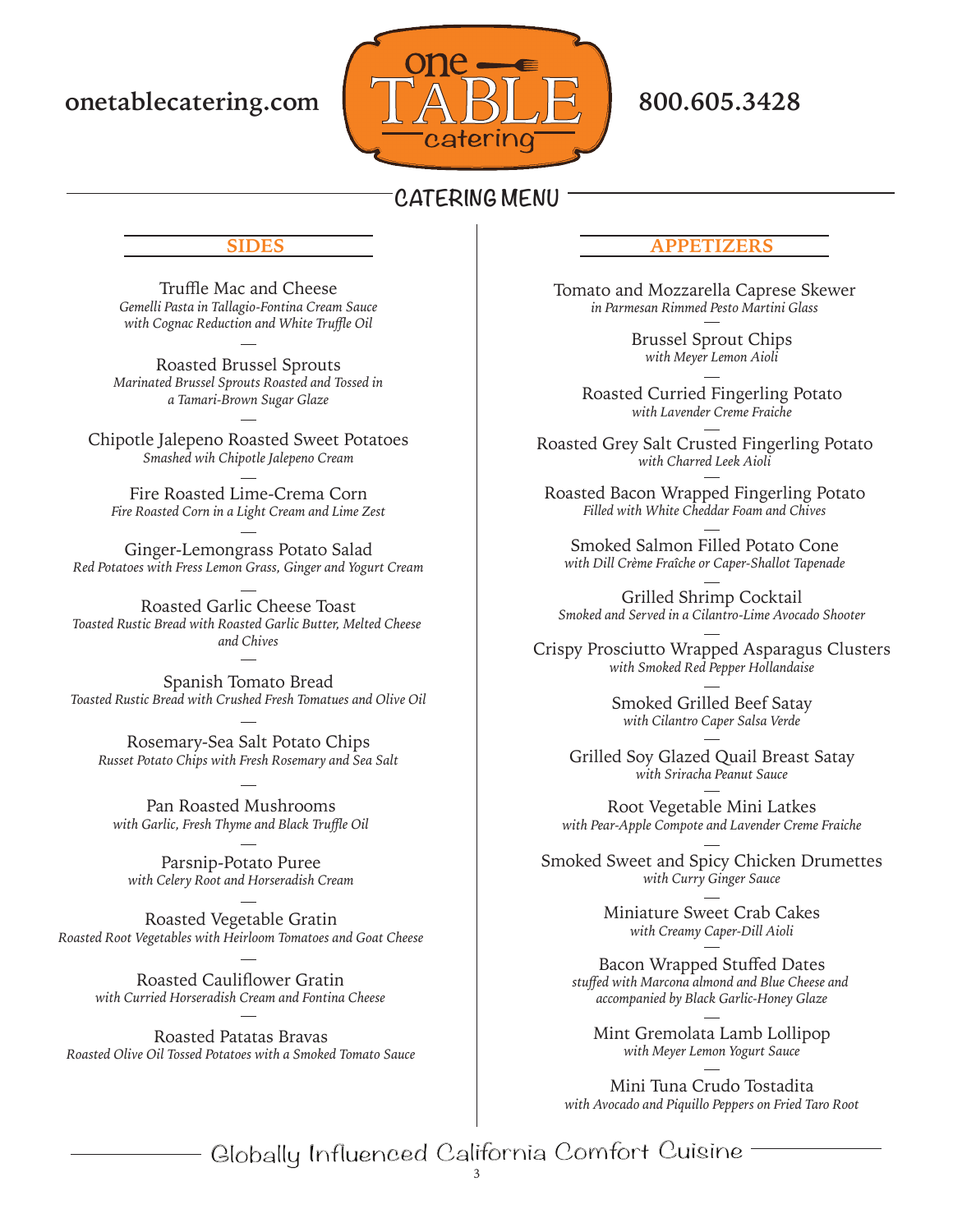

## **APPETIZERS**

Duck Mole Mini Tostadita *with Jalepeno Black Beans and Cotija Cheee*

Seared Sesame Crusted Ahi *with Roasted Jalepeno and Black Garlic on Torched Rice Cake*

> Miso Steamed White Fish *with Ginger-Wasabi Glaze on Sticky Rice Cake*

Peppered Filet Mignon Carpaccio *in Daikon Boats with Arugula and White Truffle Oil*

Bacon Wrapped Horseradish Stuffed Shrimp *with Honey-Chipotle Glaze*

> Lobster Mini Corndogs *with Dijon Aioli*

### **Croquettes**

*Shrimp and Polenta Croquette with Red Pepper Aioli Asparagus and Pancetta Croquette with Lemon Aioli Creamy Mascarpone and Rissotto Croquette with White Truffle Aioli*

### Crostini

*Wild Mushroom Crostini with Shaved Pecorino White Truffle Oil and Chives*

*Smoked Duck Breast Crostini with Fig and Black Garlic-Cherry Gastrique*

*Fresh Heirloom Tomato and Red Onion Crostini with herbed fresh cheese spread* 

*Torn Oven Roasted Red and Yellow Peppers combined with Spanish Soffrito and Fresh Chives-served with Soft Brie* 

*White Wine Braised Baby Artichokes with Grilled Lemons, Garlic and Fresh Thyme*

*Rustic Mediterranean Olive Tapenade with Shallot and Capers-served with fresh chevre*

### Mini Pizzas

*Mini Shrimp-Chorizo Pizza with Fresh Cilantro and Crème Fraiche* 

*Mini Wild Mushroom and Truffle Pizza with Robiola*

*Mini Prosciutto and Arugula Pizza with Gorgonzola* 

*Mini Smoked Pork Pizza with Fresh Spinach, Shallots, Pine Nuts and finished with Meyer Lemon Oil* 

# **APPETIZERS**

Soup and Sandwich Shooters *Cauliflower Bisque Shooter with Smoked Salmon and Gruyere Croque Monsieur*

*Roasted Red Pepper and Tomato Bisque Shooter with Bacon and Manchego Truffle Grilled Cheese*

*Cognac Pea Soup Shooter with Aged Cheddar and Crispy Pancetta Grilled Cheese*

*Roasted Wild Mushroom and Fennel Soup with Grilled Duck Pastrami and Provolone Grilled Cheese Brandied Carrot Ginger Bisque with Asian Pork Sandwich*

## Sliders

*Mini Pulled Pork Slider with Apple-Fennel Slaw Mini Shrimp and Halibut Slider with Shaved Fennel and Tarragon Aioli Mini Kobe and Aged Cheddar Slider with Smoked Tomato Aioli Mini Lobster Roll with Butter Garlic Aioli on Brioche Roll*